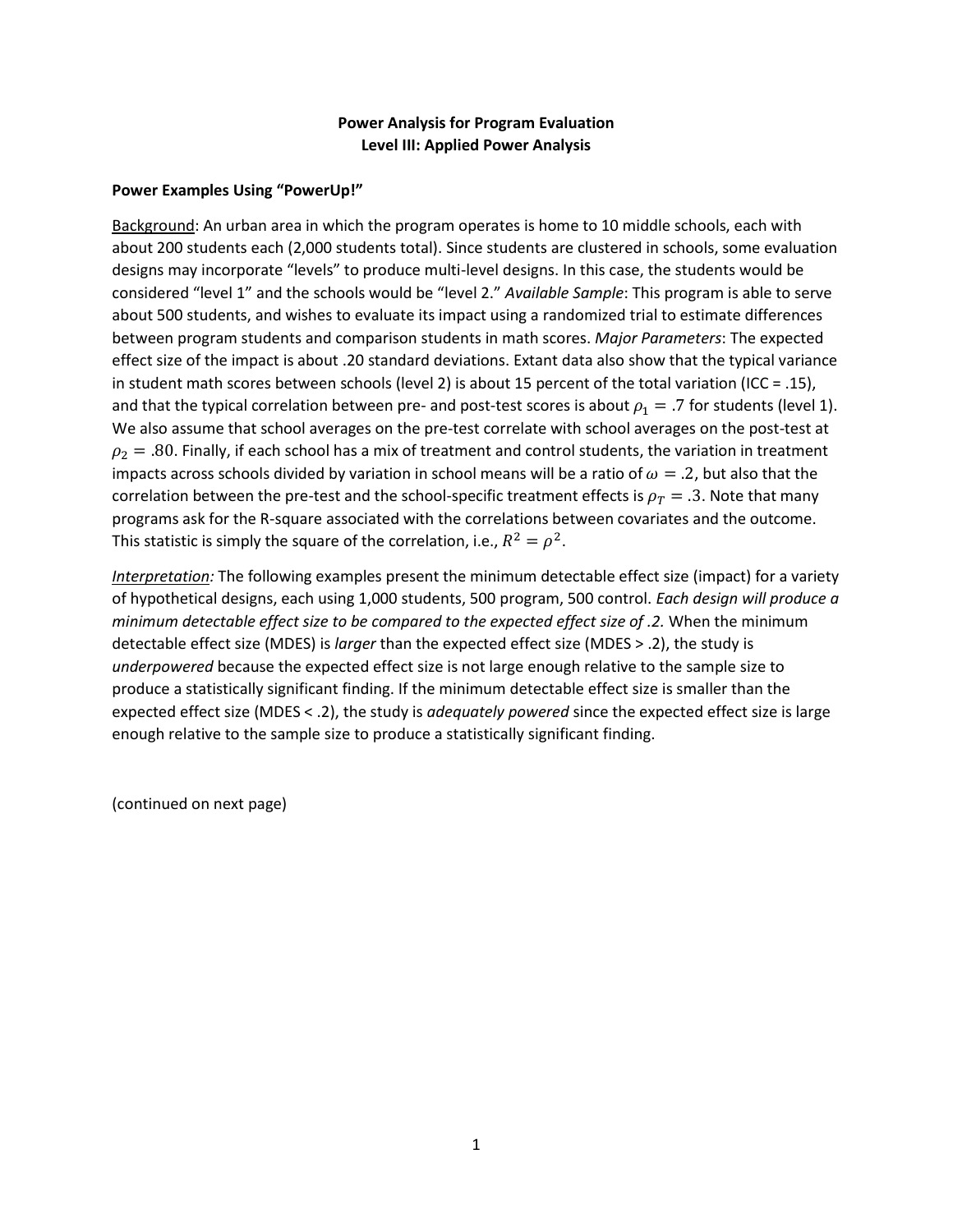## **Example #1: Simple random sample (no covariates)**

Design: After recruiting 1,000 study participants, 500 students are assigned to the program and 500 to the control group. In PowerUp, this is noted as an Individual Random Assignment Design, and we wish to compute the minimum detectable effect size (MDES) for this sample and compare this to the expected effect size of .20.

| <b>Randomized Controlled Trials</b> |                |                                                                       |
|-------------------------------------|----------------|-----------------------------------------------------------------------|
| <b>Assumptions</b>                  |                | <b>Comments</b>                                                       |
| Alpha Level $(\alpha)$              | 0.05           | Probability of a Type I error                                         |
| Two-tailed or One-tailed<br>Test?   | 2              |                                                                       |
| Power $(1-\beta)$                   | 0.80           | Statistical power (1-probability of a Type II error)                  |
| P                                   | 0.50           | Proportion of the sample randomized to treatment: $n_T / (n_T + n_C)$ |
| $R^2$                               | 0.00           | Percent of variance in outcome explained by covariates                |
| $k^*$                               | $\overline{0}$ | Number of covariates used                                             |
| n (Total Sample Size)               | 1000           |                                                                       |
| M (Multiplier)                      | 2.80           | Computed from $T_1$ and $T_2$                                         |
| $T_1$ (Precision)                   | 1.96           | Determined from alpha level, given two-tailed or one-tailed test      |
| $T_2$ (Power)                       | 0.84           | Determined from given power level                                     |
| <b>MDES</b>                         | 0.177          | <b>Minimum Detectable Effect Size</b>                                 |

# **Model 1.0: MDES Calculator for Individual Random Assignment (IRA) Designs—Completely**

# Sample Write-up of Results:

A power analysis was calculated to ensure that expected sample sizes adequately power the study to detect significant differences between the program students and a comparison group of students who will not participate in the program. The program typically is able to serve about 500 students each program year, so the study plans to form two evenly sized groups of 500 program students and 500 comparison students using random assignment. An Individual Random Assignment Design in PowerUp was used to compute the minimum detectable effect size associated with this sample. Based on the literature on math interventions provided to similar populations, an effect size of .20 is expected.

The power analysis (assuming an alpha of .05 and power of .80) reports that a minimum sample size of 1,000 total students, or approximately 500 students per group, is adequate to detect an effect size of at least 0.18 compared to the expected effect size of .20. Therefore, the program sample estimates confirm that the available pool of students to include in the program and comparison groups appears to be sufficient for meeting the minimum sample size requirements for properly powering the study. The study also estimates a low attrition rate of 10% based on student attrition levels reported by the program over the past few years. Efforts to include sample sizes larger than the required minimum will ensure that attrition among students does not affect the study's power.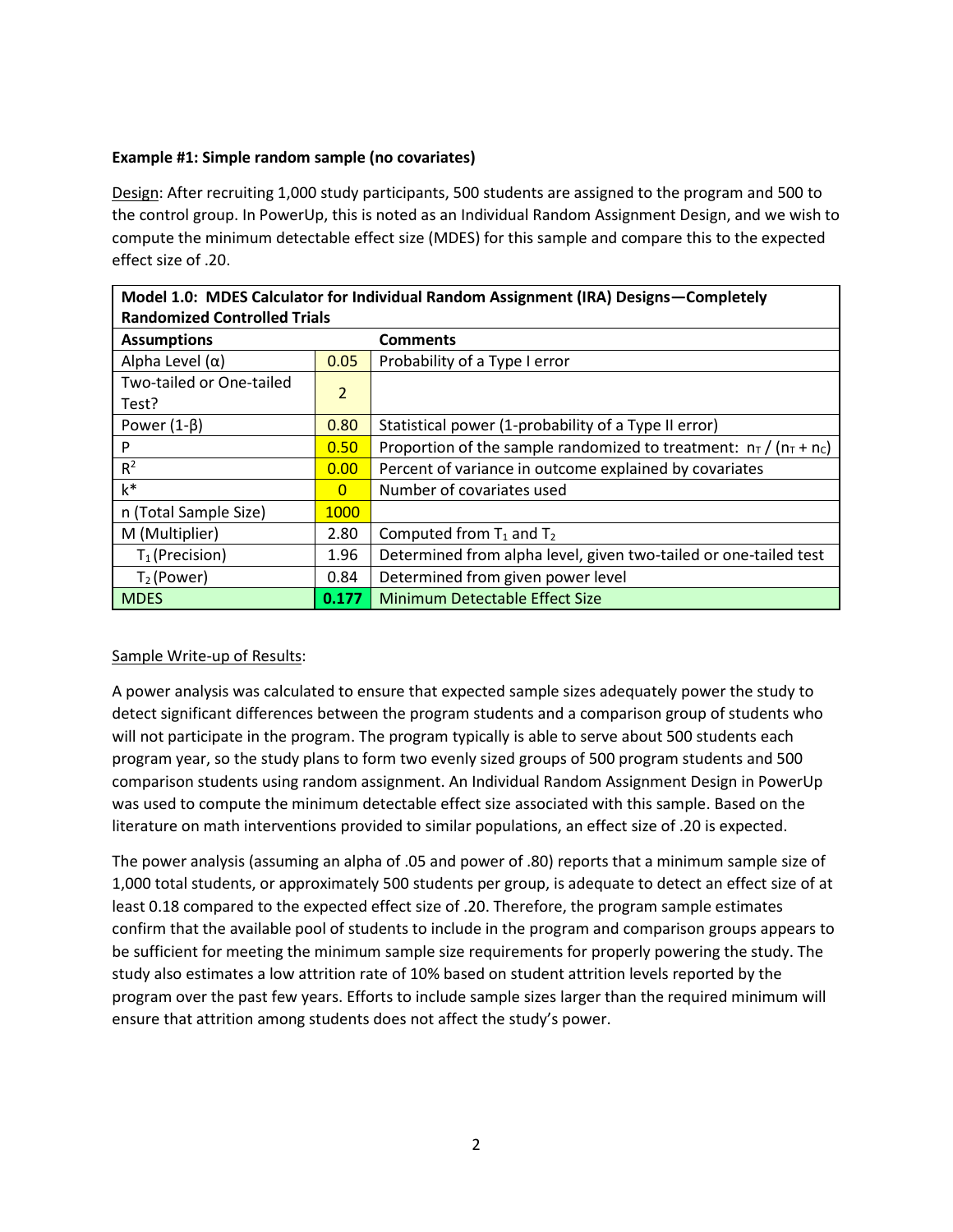## **Example #2: Simple random sample (with covariates)**

Design: After recruiting 1,000 study participants, 500 students are assigned to the program and 500 are assigned to the control group. The study also collects a pre-test measure to use as a covariate with a correlation of .7 and an R-square of .7<sup>2</sup>=.49. In PowerUp, this is noted as an Individual Random Assignment Design, and we wish to compute the minimum detectable effect size (MDES) for this sample and compare this to the expected effect size of .20.

| iviodel 1.0: IVIDES Calculator for individual Kandom Assignment (IRA) Designs—Completely |                |                                                                       |  |
|------------------------------------------------------------------------------------------|----------------|-----------------------------------------------------------------------|--|
| <b>Randomized Controlled Trials</b>                                                      |                |                                                                       |  |
| <b>Assumptions</b>                                                                       |                | <b>Comments</b>                                                       |  |
| Alpha Level $(\alpha)$                                                                   | 0.05           | Probability of a Type I error                                         |  |
| Two-tailed or One-tailed                                                                 | $\overline{2}$ |                                                                       |  |
| Test?                                                                                    |                |                                                                       |  |
| Power $(1-\beta)$                                                                        | 0.80           | Statistical power (1-probability of a Type II error)                  |  |
| P                                                                                        | 0.50           | Proportion of the sample randomized to treatment: $n_T / (n_T + n_C)$ |  |
| $R^2$                                                                                    | 0.49           | Percent of variance in outcome explained by covariates                |  |
| $k^*$                                                                                    | $\mathbf{1}$   | Number of covariates used                                             |  |
| n (Total Sample Size)                                                                    | 1000           |                                                                       |  |
| M (Multiplier)                                                                           | 2.80           | Computed from $T_1$ and $T_2$                                         |  |
| $T_1$ (Precision)                                                                        | 1.96           | Determined from alpha level, given two-tailed or one-tailed test      |  |
| $T_2$ (Power)                                                                            | 0.84           | Determined from given power level                                     |  |
| <b>MDES</b>                                                                              | 0.127          | Minimum Detectable Effect Size                                        |  |

**Model 1.0: MDES Calculator for Individual Random Assignment (IRA) Designs—Completely** 

# Sample Write-up of Results:

A power analysis was calculated to ensure that expected sample sizes adequately power the study to detect significant differences between the program students and a comparison group of students who will not participate in the program. The program typically is able to serve about 500 students each program year, so the study plans to form two evenly sized groups of 500 program students and 500 comparison students using random assignment. An Individual Random Assignment Design in PowerUp was used to compute the minimum detectable effect size associated with this sample, assuming 1 covariate based on pre-test scores with an R-square of  $.7^{2}$ =.49. Based on the literature on math interventions provided to similar populations, an effect size of .20 is expected.

The power analysis (assuming an alpha of .05 and power of .80) reports that a minimum sample size of 1,000 total students, or approximately 500 students per group, is adequate to detect an effect size of at least 0.13 compared to the expected effect size of .20. Therefore, the program sample estimates confirm that the available pool of students to include in the program and comparison groups appears to be sufficient for meeting the minimum sample size requirements for properly powering the study. The study also estimates a low attrition rate of 10% based on student attrition levels reported by the program over the past few years. Efforts to include sample sizes larger than the required minimum will ensure that attrition among students does not affect the study's power.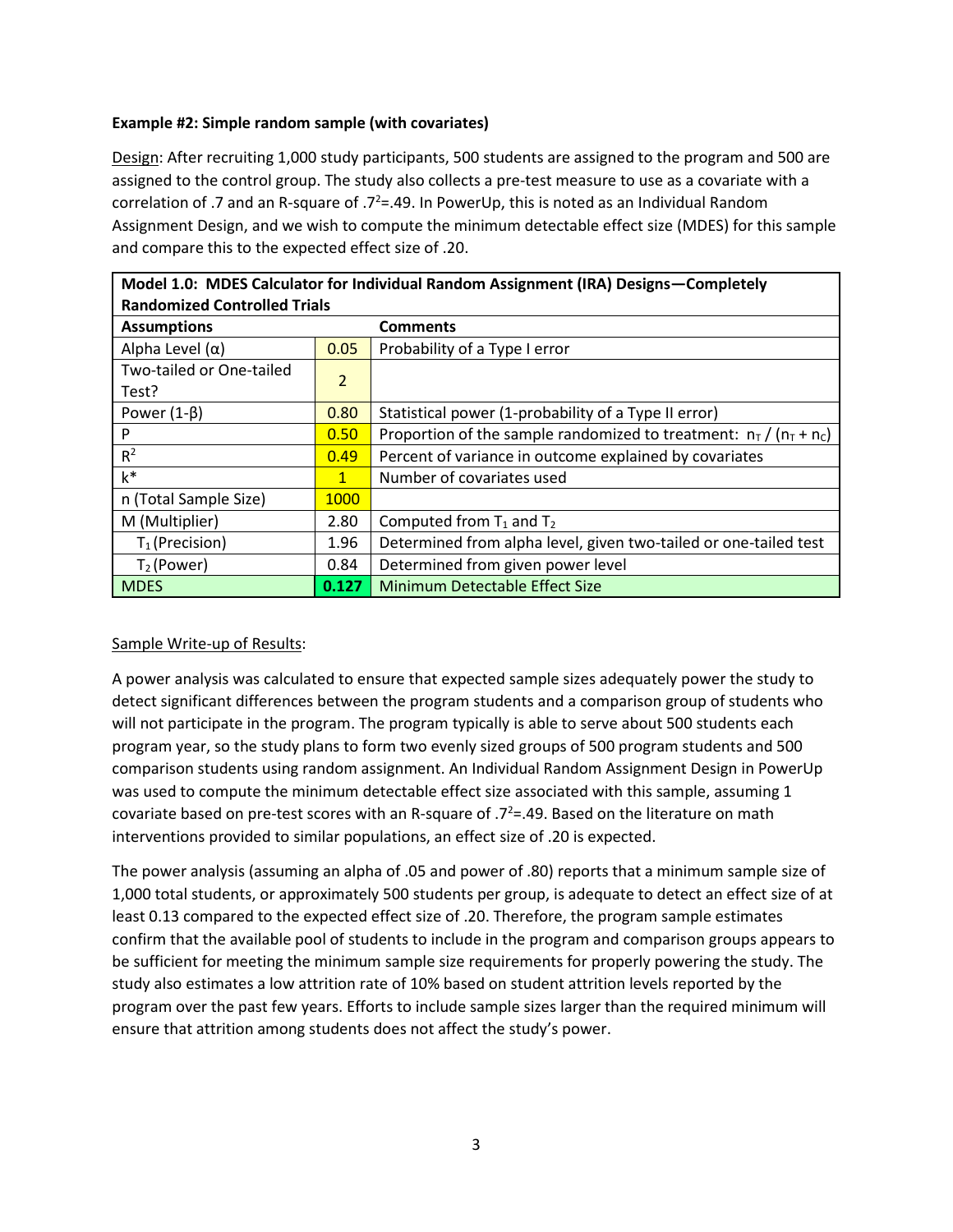## **Example #3: Complex sample with school (level 2) assignment (no covariates)**

Design: After recruiting all 20 schools and 50 study participants from each school, 10 schools are assigned to the program and 10 schools are assigned to the control group. In PowerUp, this is noted as a Two-level Cluster Random Assignment Design. We compute the minimum detectable effect size (MDES) for this sample using an ICC of .15, and compare the effect size to the expected effect size of .20.

| Model 3.1: MDES Calculator for Two-Level Cluster Random Assignment Design (CRA2_2)- |                 |                                                                          |  |
|-------------------------------------------------------------------------------------|-----------------|--------------------------------------------------------------------------|--|
| <b>Treatment at Level 2</b>                                                         |                 |                                                                          |  |
| <b>Assumptions</b>                                                                  |                 | <b>Comments</b>                                                          |  |
| Alpha Level (α)                                                                     | 0.05            | Probability of a Type I error                                            |  |
| Two-tailed or One-tailed                                                            | $\overline{2}$  |                                                                          |  |
| Test?                                                                               |                 |                                                                          |  |
| Power $(1-\beta)$                                                                   | 0.80            | Statistical power (1-probability of a Type II error)                     |  |
| Rho (ICC)                                                                           | 0.15            | Proportion of variance in outcome that is between clusters               |  |
| P                                                                                   | 0.50            | Proportion of Level 2 units randomized to treatment: $J_T / (J_T + J_c)$ |  |
| $R_1^2$                                                                             | 0.00            | Proportion of variance in Level 1 outcomes explained by Level 1          |  |
|                                                                                     |                 | covariates                                                               |  |
| $R_2^2$                                                                             | 0.00            | Proportion of variance in Level 2 outcome explained by Level 2           |  |
|                                                                                     |                 | covariates                                                               |  |
| $g^*$                                                                               | $\overline{0}$  | Number of Level 2 covariates                                             |  |
|                                                                                     | 50              | Mean number of Level 1 units per Level 2 cluster (harmonic mean          |  |
| n (Average Cluster Size)                                                            |                 | recommended)                                                             |  |
| J (Sample Size [# of                                                                | 20 <sub>2</sub> | Number of Level 2 units                                                  |  |
| Clusters])                                                                          |                 |                                                                          |  |
| M (Multiplier)                                                                      | 2.96            | Computed from $T_1$ and $T_2$                                            |  |
| $T_1$ (Precision)                                                                   | 2.10            | Determined from alpha level, given two-tailed or one-tailed test         |  |
| $T_2$ (Power)                                                                       | 0.86            | Determined from given power level                                        |  |
| <b>MDES</b>                                                                         | 0.542           | Minimum Detectable Effect Size                                           |  |

#### Sample Write-up of Results:

A power analysis was calculated to ensure that expected sample sizes adequately power the study to detect significant differences between the program students and a comparison group of students who will not participate in the program. The program has the capacity to serve about 50 students at each of 10 schools (500 students total) and recruited 20 schools to participate in the study. The study will randomly determine which schools receive the program by forming two evenly sized groups of 10 program schools and 10 comparison schools using random assignment. A Two-level Cluster Random Assignment Design in PowerUp was used to compute the minimum detectable effect size associated with this sample, assuming an ICC of .15. Based on the literature on math interventions provided to similar populations, an effect size of .20 is expected.

The power analysis (assuming an alpha of .05 and power of .80) reports that a minimum sample size of 50 students at each of 20 schools (1,000 students total), or approximately 500 students across 10 schools per group, can detect an effect size of at least 0.54 compared to the expected smaller effect size of .20. Therefore, the program sample estimates indicate that a much larger pool of schools and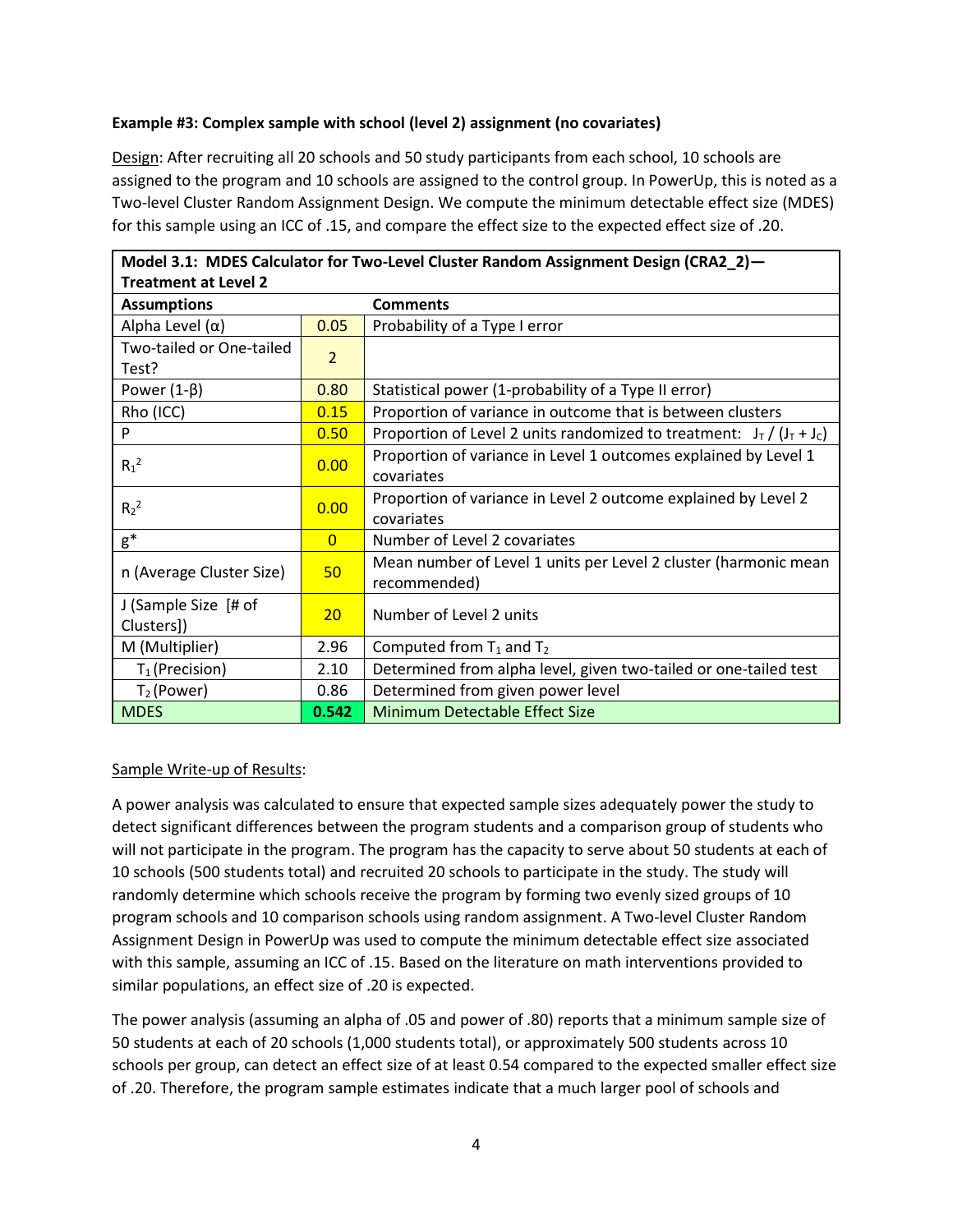students are required for meeting the minimum sample size requirements for properly powering the study. The study will explore other design options and/or potential methods for increasing the sample size in order to reduce the MDES.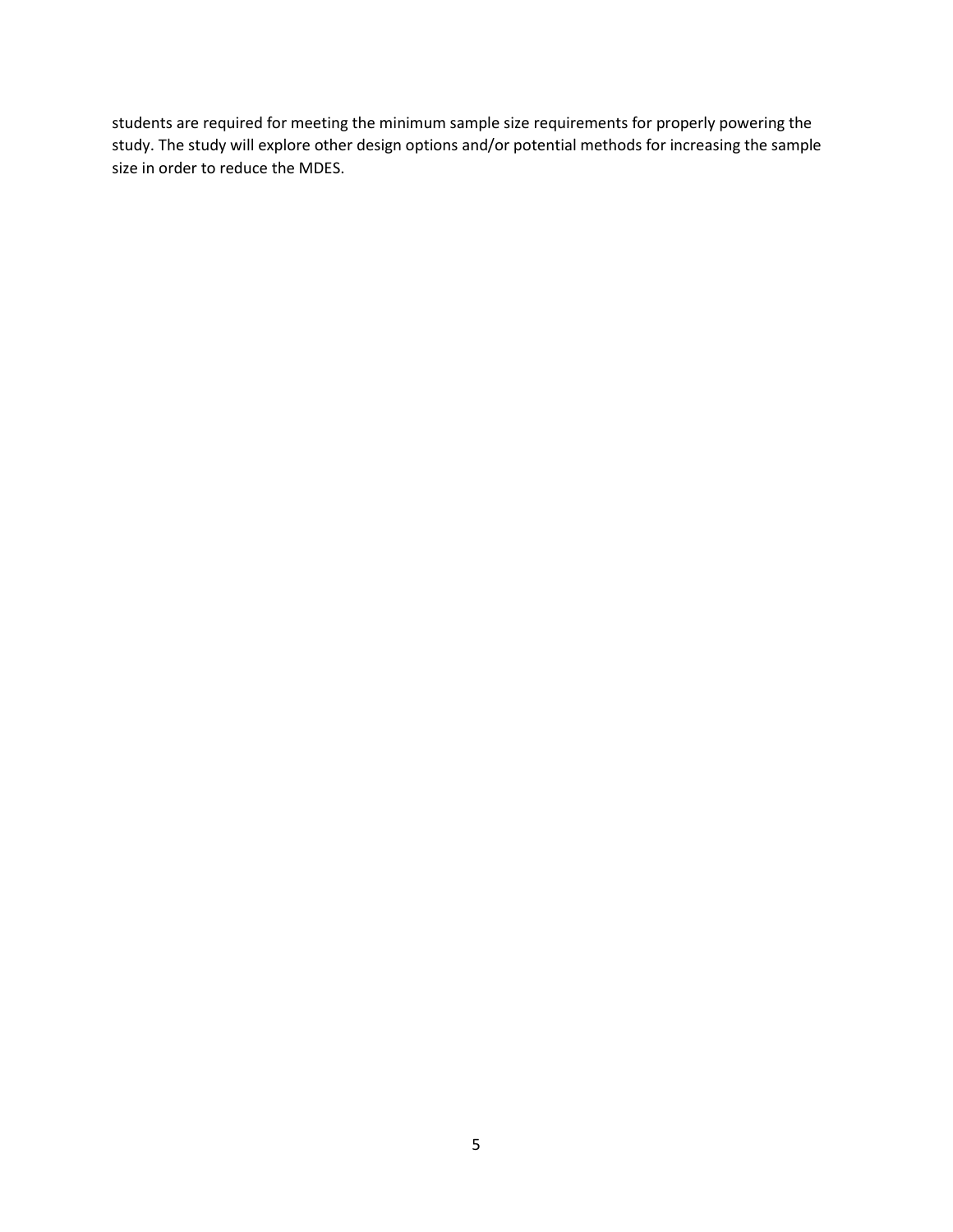## **Example #4: Complex sample with school (level 2) assignment (with covariates)**

Design: After recruiting all 20 schools and 50 study participants from each school, 10 schools are assigned to the program and 10 schools are assigned to the control group. In PowerUp, this is noted as a Two-level Cluster Random Assignment Design. The study also collects a pre-test measure to use as a covariate, which is typically correlated with the post-test at .7. We compute the minimum detectable effect size (MDES) for this sample using an ICC of .15, and compare the effect size to the expected effect size of .20. We use a covariate at the student level with an R-square of  $.7^2$ =.49 and another covariate at the school level, making the additional assumption that school averages on the pre-test correlate with school averages on the post-test at .8, for an R-square of .8<sup>2</sup>=.64.

| IVIODEL 3.1: IVIDES CAICULATOR TOR TWO-LEVEL CIUSTER RANDOM ASSIGNMENT DESIGN (CRAZ $Z$ ) — |                |                                                                          |
|---------------------------------------------------------------------------------------------|----------------|--------------------------------------------------------------------------|
| <b>Treatment at Level 2</b>                                                                 |                |                                                                          |
| <b>Assumptions</b>                                                                          |                | <b>Comments</b>                                                          |
| Alpha Level $(\alpha)$                                                                      | 0.05           | Probability of a Type I error                                            |
| Two-tailed or One-tailed                                                                    | $\overline{2}$ |                                                                          |
| Test?                                                                                       |                |                                                                          |
| Power $(1-\beta)$                                                                           | 0.80           | Statistical power (1-probability of a Type II error)                     |
| Rho (ICC)                                                                                   | 0.15           | Proportion of variance in outcome that is between clusters               |
| P                                                                                           | 0.50           | Proportion of Level 2 units randomized to treatment: $J_T / (J_T + J_C)$ |
| $R_1^2$                                                                                     | 0.49           | Proportion of variance in Level 1 outcomes explained by Level 1          |
|                                                                                             |                | covariates                                                               |
| $R_2^2$                                                                                     | 0.64           | Proportion of variance in Level 2 outcome explained by Level 2           |
|                                                                                             |                | covariates                                                               |
| $g^*$                                                                                       | $\mathbf{1}$   | Number of Level 2 covariates                                             |
| n (Average Cluster Size)                                                                    | 50             | Mean number of Level 1 units per Level 2 cluster (harmonic mean          |
|                                                                                             |                | recommended)                                                             |
| J (Sample Size [# of                                                                        | 20             | Number of Level 2 units                                                  |
| Clusters])                                                                                  |                |                                                                          |
| M (Multiplier)                                                                              | 2.97           | Computed from $T_1$ and $T_2$                                            |
| $T_1$ (Precision)                                                                           | 2.11           | Determined from alpha level, given two-tailed or one-tailed test         |
| $T_2$ (Power)                                                                               | 0.86           | Determined from given power level                                        |
| <b>MDES</b>                                                                                 | 0.333          | Minimum Detectable Effect Size                                           |

**Model 3.1: MDES Calculator for Two-Level Cluster Random Assignment Design (CRA2\_2)—**

# Sample Write-up of Results:

A power analysis was calculated to ensure that expected sample sizes adequately power the study to detect significant differences between the program students and a comparison group of students who will not participate in the program. The program has the capacity to serve about 50 students at each of 10 schools (500 students total) and recruited 20 schools to participate in the study. The study will randomly determine which schools receive the program by forming two evenly sized groups of 10 program schools and 10 comparison schools using random assignment. A Two-level Cluster Random Assignment Design in PowerUp was used to compute the minimum detectable effect size associated with this sample, assuming an ICC of .15, 1 covariate with an R-square of .7<sup>2</sup>=.49 at the student level, and a school level covariate with an R-square of  $.8<sup>2</sup>=.64$ . Based on the literature on math interventions provided to similar populations, an effect size of .20 is expected.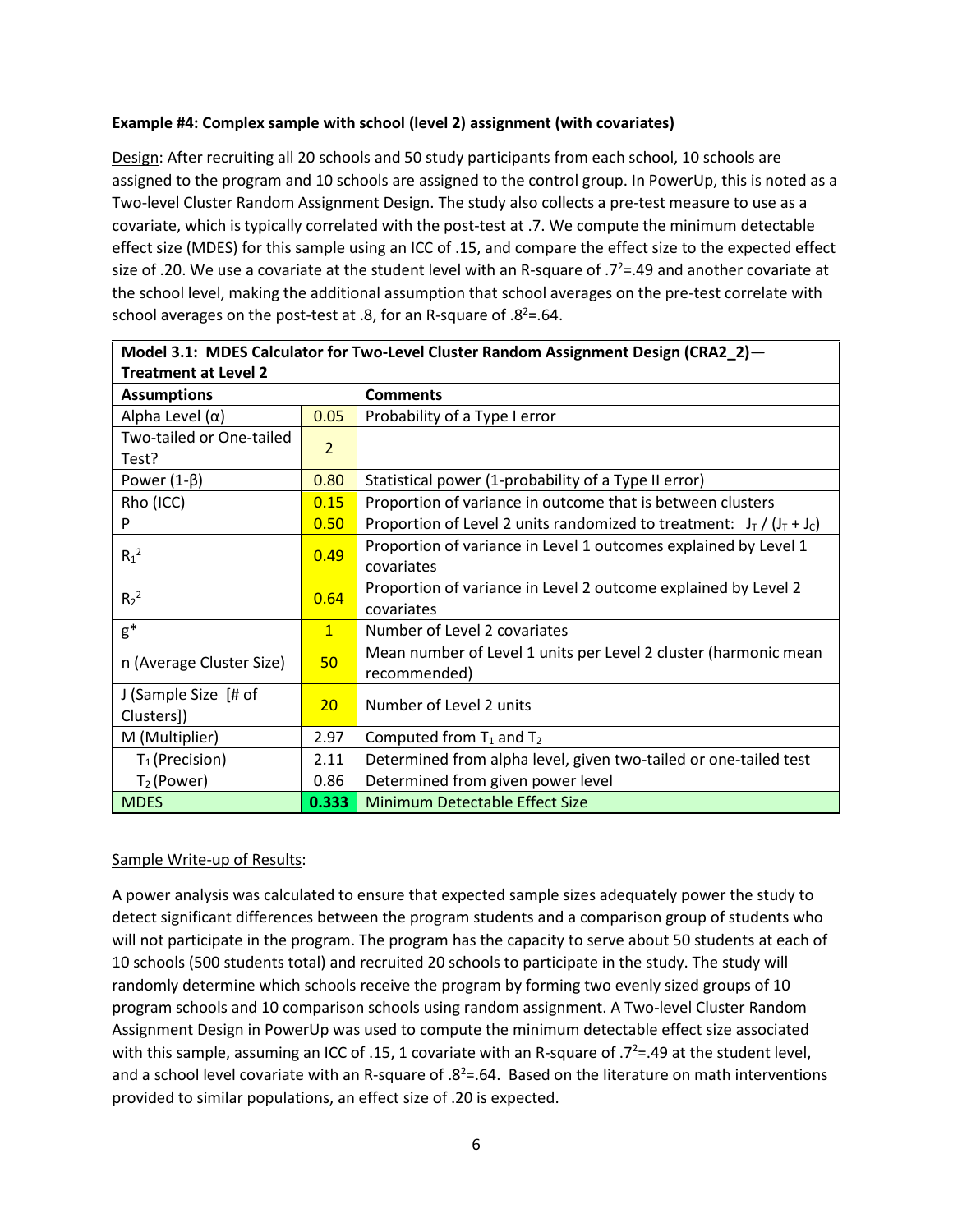The power analysis (assuming an alpha of .05 and power of .80) reports that a sample size of 50 students at each of 20 schools (1,000 students total), or approximately 500 students across 10 schools per group, can detect an effect size of at least 0.33 compared to the smaller expected effect size of .20. Therefore, the power analysis estimates indicate that a much larger pool of schools and students are required for meeting the minimum sample size requirements for properly powering the study. The study will explore other design options and/or potential methods for increasing the sample size in order to reduce the MDES.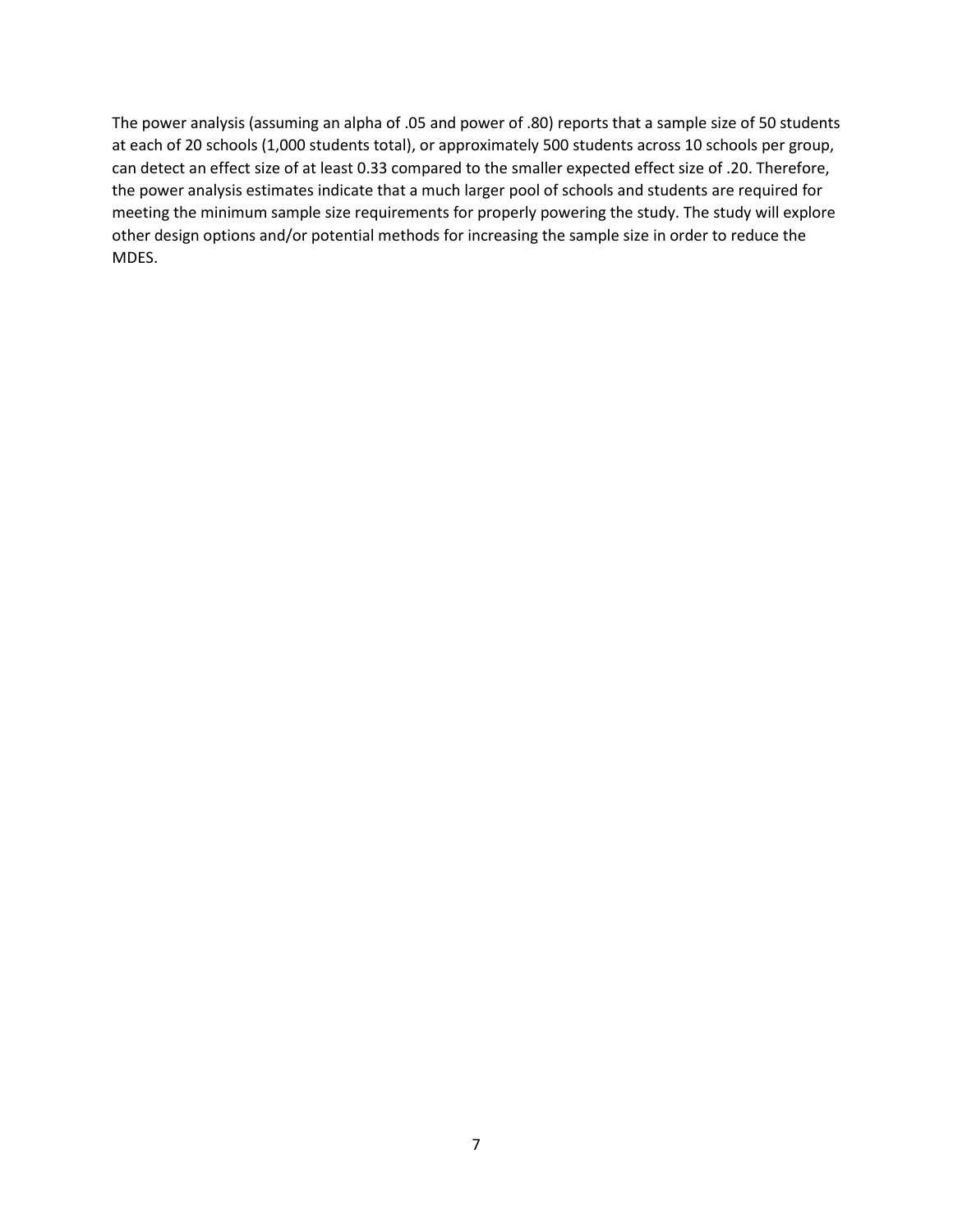## **Example #5: Complex sample with student (level 1) assignment (random effects, no covariates)**

Design: After recruiting all 20 schools and 50 study participants from each school, 25 students in each school are assigned to the program and 25 students in each school are assigned to the control group. In PowerUp, this is noted as a Two-level Random Effects Blocked Individual Random Assignment Design, and we wish to compute the minimum detectable effect size (MDES) for this sample, using an ICC of .15, and compare this to the expected effect size of .20. Also, since the treatment impact will randomly vary in our analysis, we assume the variation in treatment impacts across schools divided by variation in school means would be a ratio of  $\omega = 0.2$ .

| (BIRA2_1r) Designs-Individuals Randomized within Blocks |                |                                                                                                                                                     |
|---------------------------------------------------------|----------------|-----------------------------------------------------------------------------------------------------------------------------------------------------|
| <b>Assumptions</b>                                      |                | <b>Comments</b>                                                                                                                                     |
| Alpha Level $(\alpha)$                                  | 0.05           | Probability of a Type I error                                                                                                                       |
| Two-tailed or One-<br>tailed Test?                      | $\overline{2}$ |                                                                                                                                                     |
| Power $(1-\beta)$                                       | 0.80           | Statistical power (1-probability of a Type II error)                                                                                                |
| Rho (ICC)                                               | 0.15           | Proportion of variance in outcome between clusters                                                                                                  |
| $\omega$                                                | 0.20           | Treatment effect heterogeneity: variability in treatment effects<br>across Level 2 units, standardized by the variability in the Level-2<br>outcome |
| P                                                       | 0.50           | Proportion of Level 1 units randomized to treatment: $n_T/(n_T + n_C)$                                                                              |
| $R_1^2$                                                 | 0.00           | Proportion of variance in the Level 1 outcome explained by Level 1<br>covariates                                                                    |
| $R_{2T}^2$                                              | 0.00           | Proportion of between block variance in treatment effect<br>explained by Level 2 covariates                                                         |
| $g^*$                                                   | $\overline{0}$ | Number of Level 2 covariates                                                                                                                        |
| n (Average Block Size)                                  | 50             | Mean number of Level 1 units per Level 2 cluster (harmonic mean<br>recommended)                                                                     |
| J (Sample Size [# of<br>Blocks])                        | 20             | Number of Level 2 units in the sample                                                                                                               |
| M (Multiplier)                                          | 2.95           | Computed from $T_1$ and $T_2$                                                                                                                       |
| $T_1$ (Precision)                                       | 2.09           | Determined from alpha level, given two-tailed or one-tailed test                                                                                    |
| $T_2$ (Power)                                           | 0.86           | Determined from given power level                                                                                                                   |
| <b>MDES</b>                                             | 0.207          | <b>Minimum Detectable Effect Size</b>                                                                                                               |

**Model 2.3: MDES Calculator for 2-Level Random Effects Blocked Individual Random Assignment** 

# Sample Write-up of Results:

A power analysis was calculated to ensure that expected sample sizes adequately power the study to detect significant differences between the program students and a comparison group of students who will not participate in the program. The program typically is able to serve about 500 students each program year, so the study plans to form two evenly sized groups of 500 program students and 500 comparison students using random assignment. Within each of the 20 schools participating in the study, 25 students will be assigned to the program and 25 students to the control group. A Two-level Random Effects Blocked Individual Random Assignment Design in PowerUp was used to compute the minimum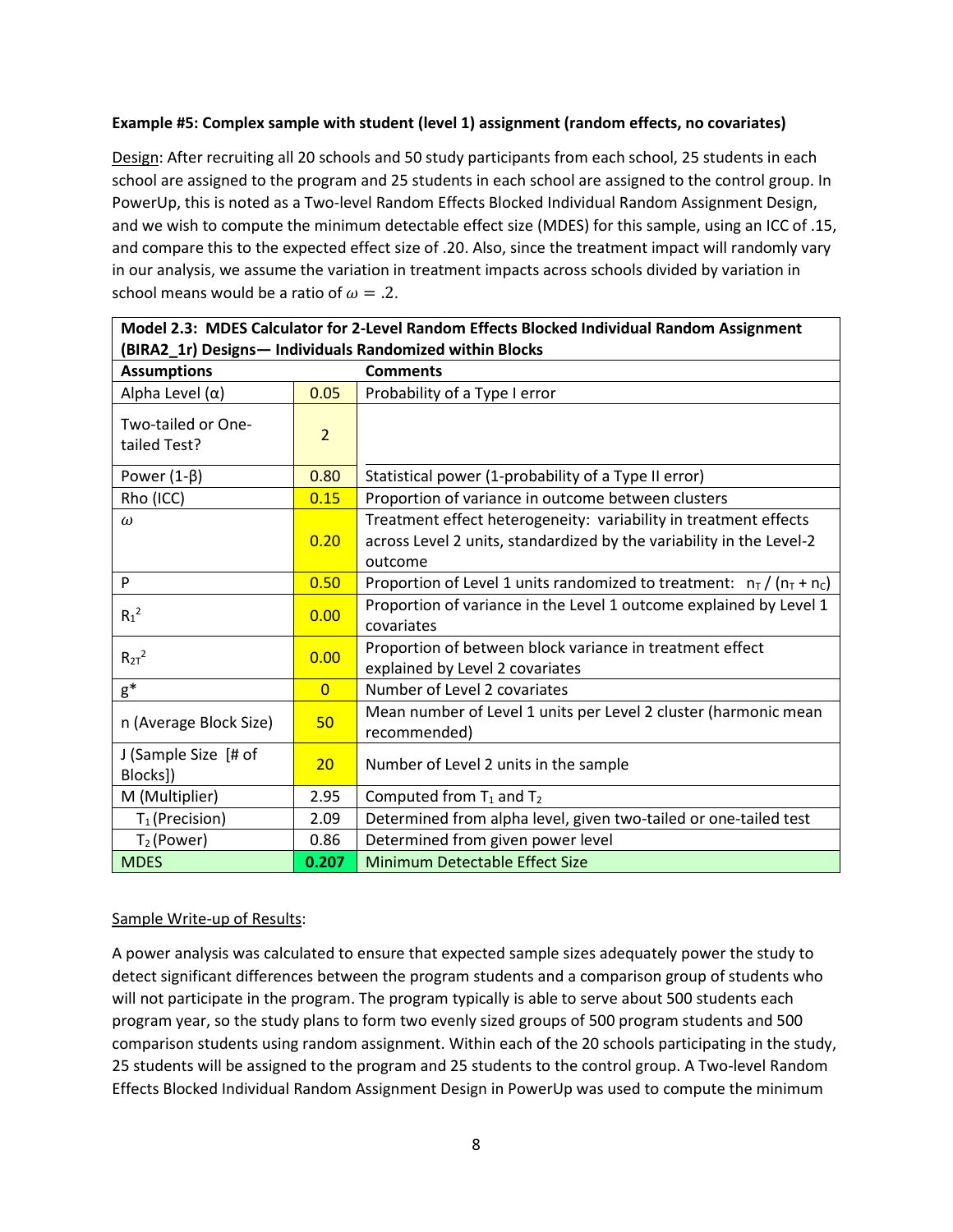detectable effect size (MDES) associated with this sample, assuming an ICC of .15. Based on the literature on math interventions provided to similar populations, an effect size of .20.

The power analysis (assuming an alpha of .05 and power of .80) reports that a sample size of 1,000 total students, or approximately 500 students per group, can detect an effect size of at least 0.21 compared to the expected effect size of .20. Therefore, the program sample estimates indicate that a slightly larger pool of schools and/or students are required for meeting the minimum sample size requirements for properly powering the study. The study will explore other design options and/or potential methods for slightly increasing the sample size in order to reduce the MDES.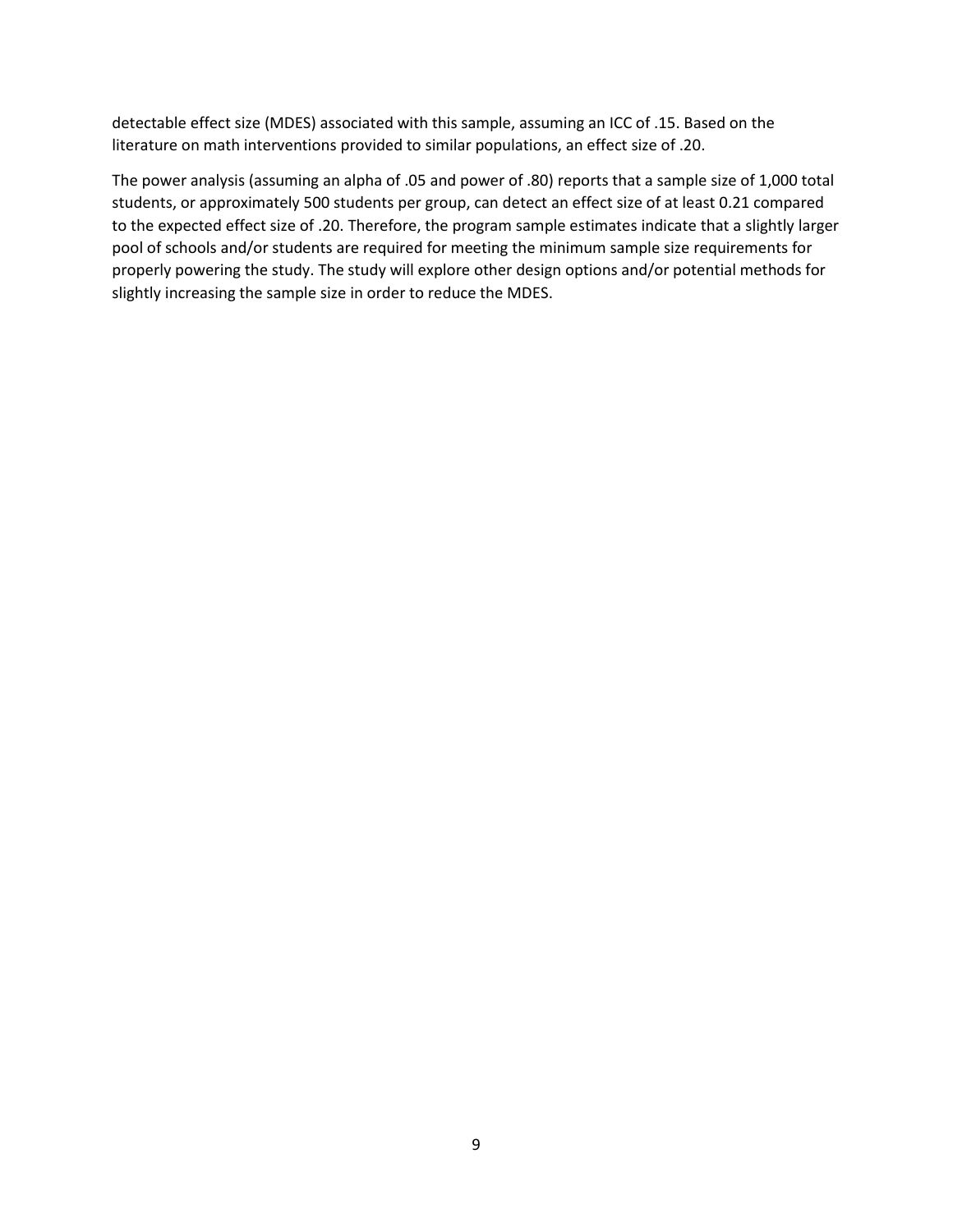## **Example #6: Complex sample with student (level 1) assignment (random effects with covariates)**

Design: After recruiting all 20 schools, and 50 study participants from each school, 25 students in each school are assigned to the program and 25 students in each school are assigned as controls. In PowerUp, this is noted as a Two-level Random Effects Blocked Individual Random Assignment Design, and we wish to compute the minimum detectable effect size (MDES) for this sample, using an ICC of .15, and compare this to the expected effect size of .20. Also, since the treatment impact will randomly vary in our analysis, we assume the variation in treatment impacts across schools divided by variation in school means would be a ratio of  $\omega = .2$ . We use 1 covariate at the student level with an R-square of .7<sup>2</sup>=.49 and make the additional assumption that school averages on the pre-test correlate with school treatment impacts on the post-test at .3, for an R-square on the treatment effect of .3 $2$ =.09.

| Model 2.3: MDES Calculator for 2-Level Random Effects Blocked Individual Random Assignment |                 |                                                                          |
|--------------------------------------------------------------------------------------------|-----------------|--------------------------------------------------------------------------|
| (BIRA2_1r) Designs-Individuals Randomized within Blocks                                    |                 |                                                                          |
| <b>Assumptions</b>                                                                         |                 | <b>Comments</b>                                                          |
| Alpha Level $(\alpha)$                                                                     | 0.05            | Probability of a Type I error                                            |
| Two-tailed or One-                                                                         | $\overline{2}$  |                                                                          |
| tailed Test?                                                                               |                 |                                                                          |
| Power $(1-\beta)$                                                                          | 0.80            | Statistical power (1-probability of a Type II error)                     |
| Rho (ICC)                                                                                  | 0.15            | Proportion of variance in outcome between clusters                       |
| $\omega$                                                                                   |                 | Treatment effect heterogeneity: variability in treatment effects         |
|                                                                                            | 0.20            | across Level 2 units, standardized by the variability in the Level-2     |
|                                                                                            |                 | outcome                                                                  |
| P                                                                                          | 0.50            | Proportion of Level 1 units randomized to treatment: $n_T / (n_T + n_C)$ |
| $R_1^2$                                                                                    | 0.49            | Proportion of variance in the Level 1 outcome explained by Level 1       |
|                                                                                            |                 | covariates                                                               |
| $R_{2T}^2$                                                                                 | 0.09            | Proportion of between block variance in treatment effect explained       |
|                                                                                            |                 | by Level 2 covariates                                                    |
| $g^*$                                                                                      | $\mathbf{1}$    | Number of Level 2 covariates                                             |
| n (Average Block Size)                                                                     | 50              | Mean number of Level 1 units per Level 2 cluster (harmonic mean          |
|                                                                                            |                 | recommended)                                                             |
| J (Sample Size [# of                                                                       | 20 <sub>2</sub> | Number of Level 2 units in the sample                                    |
| Blocks])                                                                                   |                 |                                                                          |
| M (Multiplier)                                                                             | 2.96            | Computed from $T_1$ and $T_2$                                            |
| $T_1$ (Precision)                                                                          | 2.10            | Determined from alpha level, given two-tailed or one-tailed test         |
| $T_2$ (Power)                                                                              | 0.86            | Determined from given power level                                        |
| <b>MDES</b>                                                                                | 0.165           | Minimum Detectable Effect Size                                           |

# Sample Write-up of Results:

A power analysis was calculated to ensure that expected sample sizes adequately power the study to detect significant differences between the program students and a comparison group of students who will not participate in the program. The program typically is able to serve about 500 students each program year, so the study plans to form two evenly sized groups of 500 program students and 500 comparison students using random assignment. Within each of the 20 schools participating in the study, 25 students will be assigned to the program and 25 students to the control group. A Two-level Random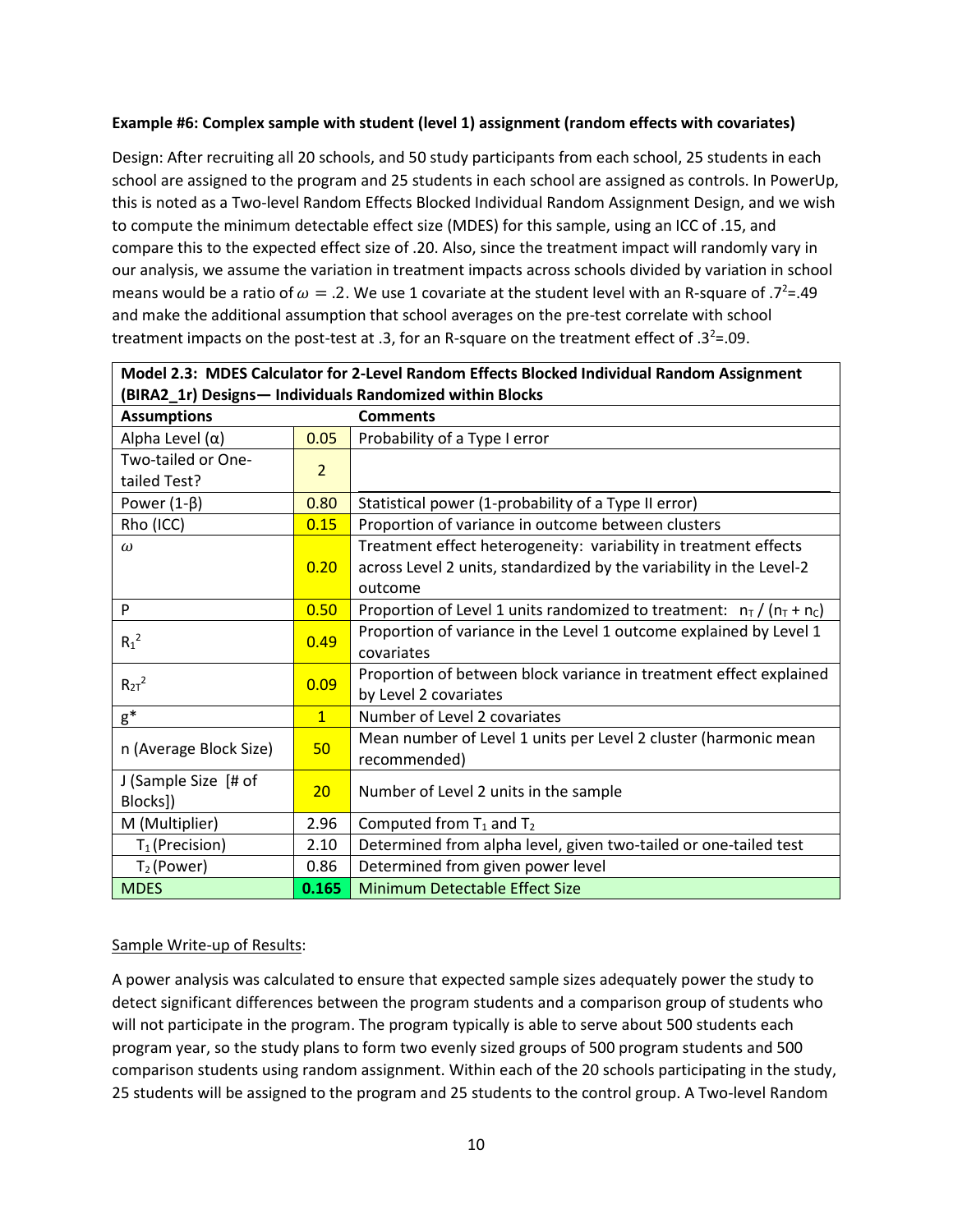Effects Blocked Individual Random Assignment Design in PowerUp was used to compute the minimum detectable effect size (MDES) associated with this sample, assuming an ICC of .15 and 1 covariate with an R-square of  $.7^{2}$ =.49. We made the additional assumption that the correlation between school averages on the pre-test and treatment effects is .3 for an R-square of .3<sup>2</sup>=.09. Based on the literature on math interventions provided to similar populations, an effect size of .20 is expected.

The power analysis (assuming an alpha of .05 and power at .80) reports that a minimum sample size of 1,000 total students, or approximately 500 students per group, is adequate to detect an effect size of at least 0.17 compared to the expected effect size of .20. Therefore, the program sample estimates confirm that the available pool of students to include in the program and comparison groups appears to be sufficient for meeting the minimum sample size requirements for properly powering the study. The study also estimates a low attrition rate of 10% based on student attrition levels reported by the program over the past few years. Efforts to include sample sizes larger than the required minimum will ensure that attrition among students does not affect the study's power.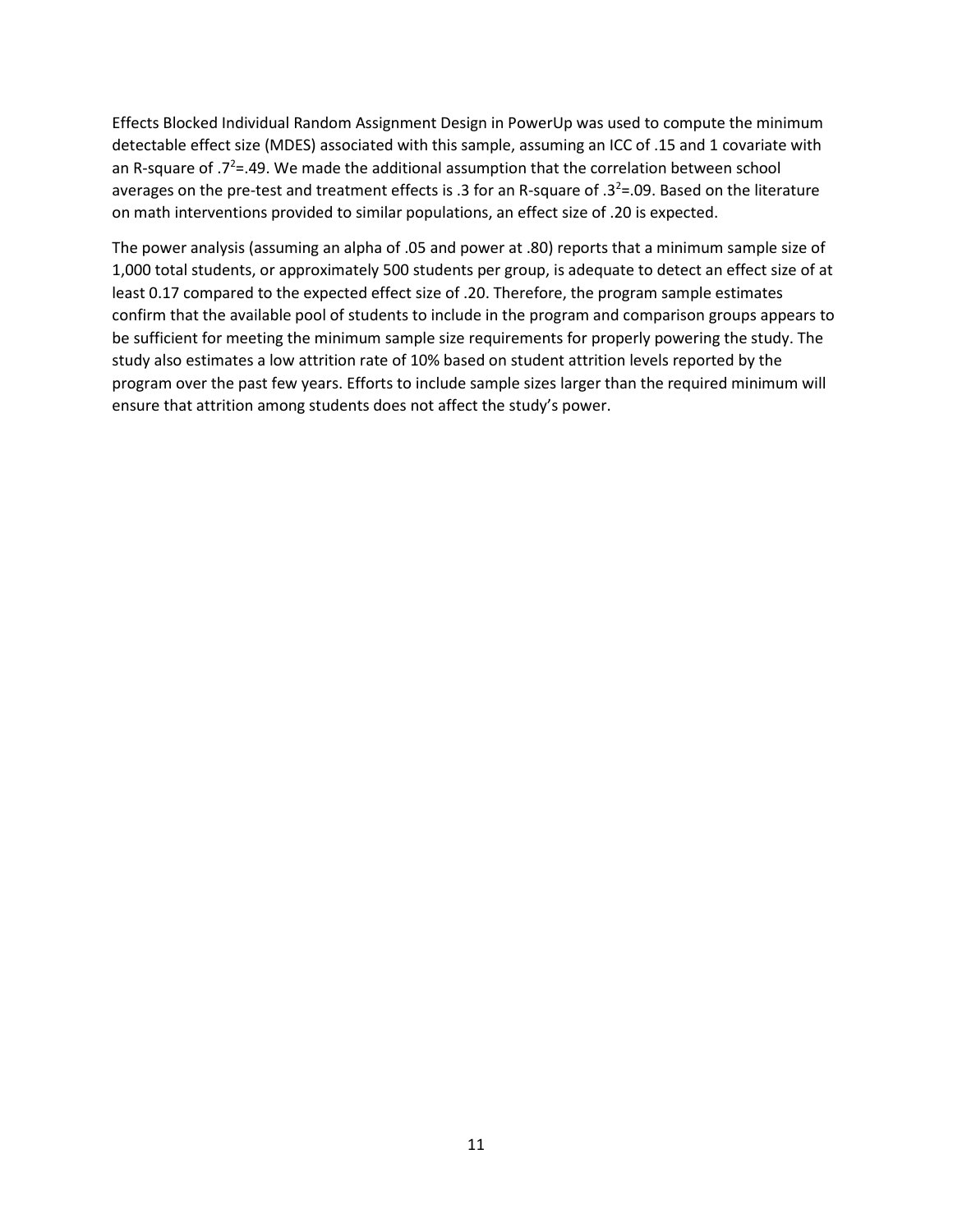## **Example #7: Complex sample with student (level 1) assignment (fixed effects, no covariates)**

Design: After recruiting all 20 schools and 50 study participants from each school, 25 students in each school are assigned to the program and 25 students in each school are assigned to the control group. The analysis will assume the same (fixed) treatment effect for all schools rather than a random effect. In PowerUp, this is noted as a Two-level Fixed Effects Blocked Individual Random Assignment Design, and we wish to compute the minimum detectable effect size with this sample, and compare this to the expected effect size of .20.

**Note: Using a fixed effect will increase power relative to random effects, but this limits the generalizability of the findings to just the study participants. Random effects, which have lower power, allow generalizations beyond study participants.** 

| Model 2.2: MDES Calculator for 2-Level Fixed Effects Blocked Individual Random Assignment |                |                                                                                        |
|-------------------------------------------------------------------------------------------|----------------|----------------------------------------------------------------------------------------|
| Designs (BIRA2_1f)-School Intercepts and Interactions with TREATMENT                      |                |                                                                                        |
| <b>Assumptions</b>                                                                        |                | <b>Comments</b>                                                                        |
| Alpha Level $(\alpha)$                                                                    | 0.05           | Probability of a Type I error                                                          |
| Two-tailed or One-<br>tailed Test?                                                        | $\overline{2}$ |                                                                                        |
| Power $(1-\beta)$                                                                         | 0.80           | Statistical power (1-probability of a Type II error)                                   |
| P                                                                                         | 0.50           | Proportion of Level 1 units randomized to treatment: $n_T/(n_T + n_C)$                 |
| $R_1^2$                                                                                   | 0.00           | Proportion of variance in Level 1 outcome explained by Block and<br>Level 1 covariates |
| $g^*$                                                                                     | $\overline{0}$ | Number of Level 1 covariates                                                           |
| n (Average Block Size)                                                                    | 50             | Mean number of Level 1 units per Level 2 cluster (harmonic mean<br>recommended)        |
| J (Sample Size [# of<br>Blocks])                                                          | 20             | Number of Level 2 units                                                                |
| M (Multiplier)                                                                            | 2.80           | Computed from $T_1$ and $T_2$                                                          |
| $T_1$ (Precision)                                                                         | 1.96           | Determined from alpha level, given two-tailed or one-tailed test                       |
| $T_2$ (Power)                                                                             | 0.84           | Determined from given power level                                                      |
| <b>MDES</b>                                                                               | 0.177          | Minimum Detectable Effect Size                                                         |

#### Sample Write-up of Results:

A power analysis was calculated to ensure that expected sample sizes adequately power the study to detect significant differences between the program students and a comparison group of students who will not participate in the program. The program typically is able to serve about 500 students each program year, so the study plans to form two evenly sized groups of 500 program students and 500 comparison students using random assignment. Within each of the 20 schools participating in the study, 25 students will be assigned to the program and 25 students to the control group. A Two-level Fixed Effects Blocked Individual Random Assignment Design in PowerUp was used to compute the minimum detectable effect size (MDES) associated with this sample. Based on the literature on math interventions provided to similar populations, an effect size of .20 is assumed.

The power analysis (assuming an alpha of .05 and power of .80) reports that a sample size of 1,000 total students, or approximately 500 students per group, is adequate to detect an effect size of at least 0.18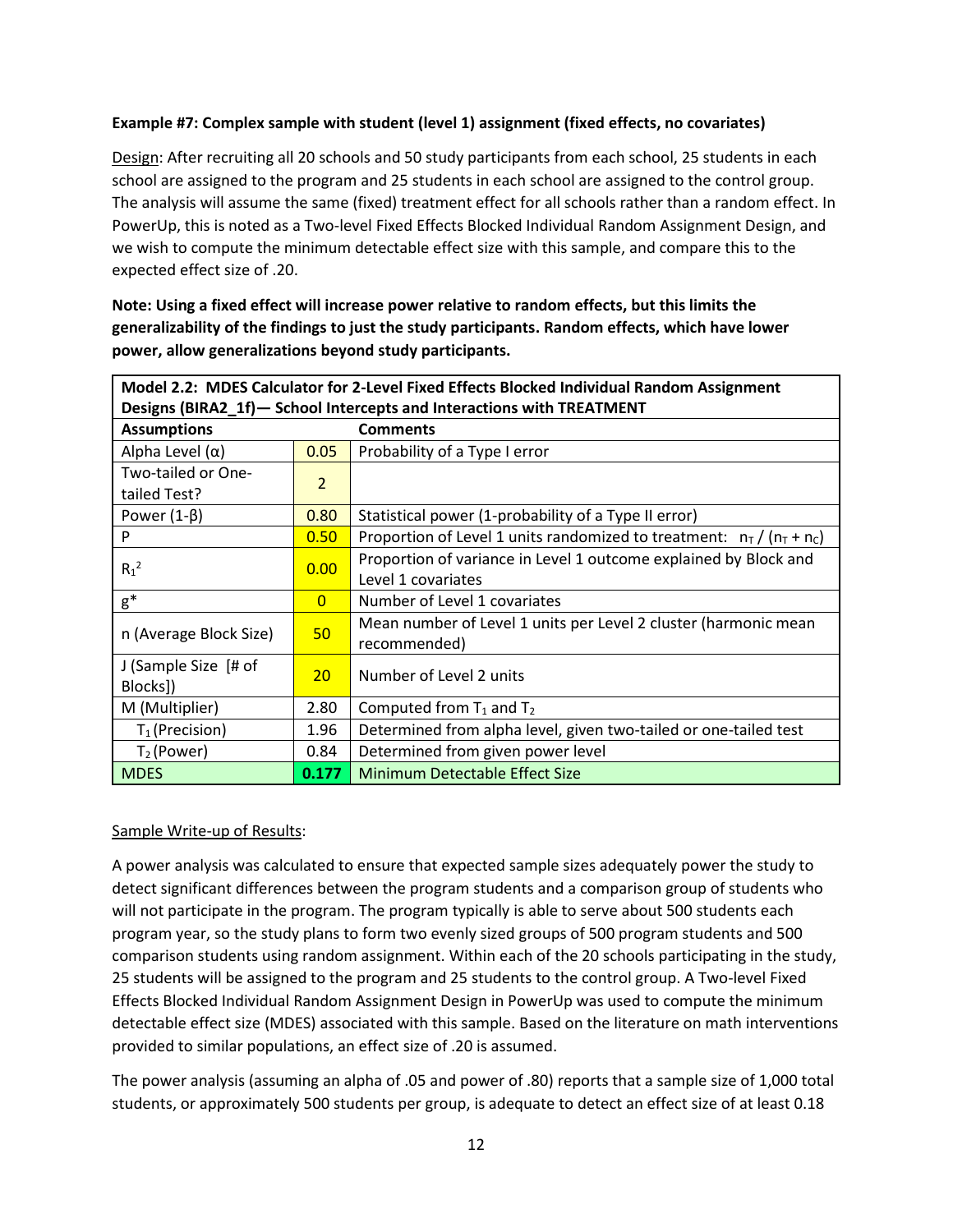compared to the expected effect size of .20. Therefore, the program sample estimates confirm that the available pool of students to include in the program and comparison groups appears to be sufficient for meeting the minimum sample size requirements for properly powering the study. The study also estimates a low attrition rate of 10% based on student attrition levels reported by the program over the past few years. Efforts to include sample sizes larger than the required minimum will ensure that attrition among students does not affect the study's power.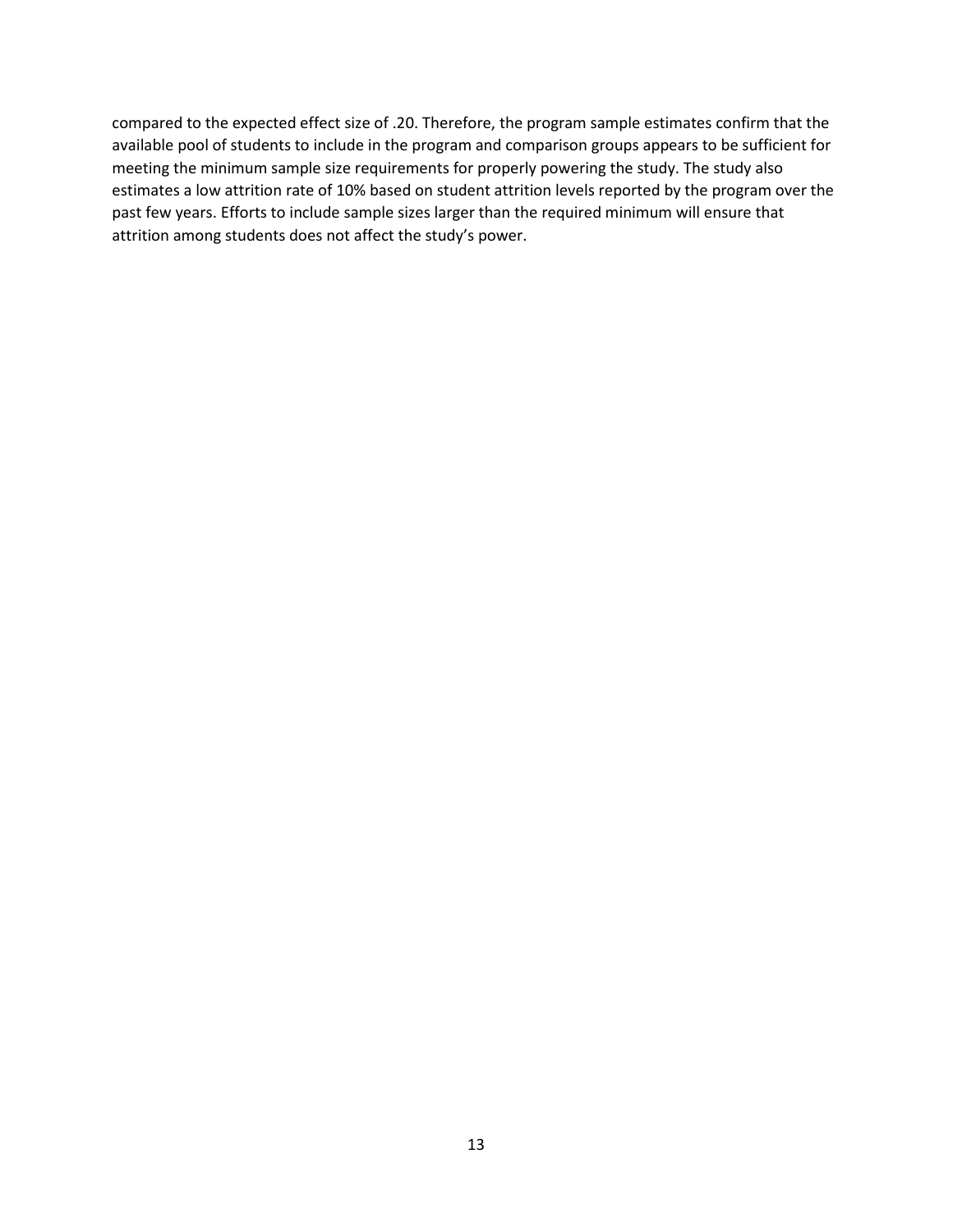## **Example #8: Complex sample with student assignment (fixed effects, with covariates)**

Design: After recruiting all 20 schools and 50 study participants from each school, 25 students in each school are assigned to the program and 25 students in each school are assigned as controls. In PowerUp, this is noted as a Two-level Fixed Effects Blocked Individual Random Assignment Design, and we wish to compute the minimum detectable effect size (MDES) for this sample and compare this to the expected effect size of .20. We use 1 covariate at the student level with an R-square of .7<sup>2</sup>=.49.

| Model 2.2: MDES Calculator for 2-Level Fixed Effects Blocked Individual Random Assignment |                |                                                                                 |  |
|-------------------------------------------------------------------------------------------|----------------|---------------------------------------------------------------------------------|--|
| Designs (BIRA2_1f)-School Intercepts and Interactions with TREATMENT                      |                |                                                                                 |  |
| <b>Assumptions</b>                                                                        |                | <b>Comments</b>                                                                 |  |
| Alpha Level (α)                                                                           | 0.05           | Probability of a Type I error                                                   |  |
| Two-tailed or One-<br>tailed Test?                                                        | $\overline{2}$ |                                                                                 |  |
| Power $(1-\beta)$                                                                         | 0.80           | Statistical power (1-probability of a Type II error)                            |  |
| P                                                                                         | 0.50           | Proportion of Level 1 units randomized to treatment: $n_T/(n_T + n_C)$          |  |
| $R_1^2$                                                                                   | 0.49           | Proportion of variance in Level 1 outcome explained by Block and                |  |
|                                                                                           |                | Level 1 covariates                                                              |  |
| $g^*$                                                                                     | $\mathbf{1}$   | Number of Level 1 covariates                                                    |  |
| n (Average Block Size)                                                                    | 50             | Mean number of Level 1 units per Level 2 cluster (harmonic mean<br>recommended) |  |
| J (Sample Size [# of<br>Blocks])                                                          | 20             | Number of Level 2 units                                                         |  |
| M (Multiplier)                                                                            | 2.80           | Computed from $T_1$ and $T_2$                                                   |  |
| $T_1$ (Precision)                                                                         | 1.96           | Determined from alpha level, given two-tailed or one-tailed test                |  |
| $T_2$ (Power)                                                                             | 0.84           | Determined from given power level                                               |  |
| <b>MDES</b>                                                                               | 0.127          | <b>Minimum Detectable Effect Size</b>                                           |  |

**Note: Using a fixed effect will increase power relative to random effects, but this limits the generalizability of the findings to just the study participants. Random effects, which have lower power, allow generalizations beyond study participants.** 

#### Sample Language for Describing Results of Power Analyses:

A power analysis was calculated to ensure that expected sample sizes adequately power the study to detect significant differences between the program students and a comparison group of students who will not participate in the program. The program typically is able to serve about 500 students each program year, so the study plans to form two evenly sized groups of 500 program students and 500 comparison students using random assignment. Within each of the 20 schools participating in the study, 25 students will be assigned to the program and 25 students to the control group. A Two-level Fixed Effects Blocked Individual Random Assignment Design in PowerUp was used to compute the minimum detectable effect size (MDES) associated with this sample, assuming 1 covariate with an R-square of  $.72$  = 49. Based on the literature on math interventions provided to similar populations, an effect size of .20 is expected.

The power analysis (assuming an alpha of .05 and power of .80) reports that a sample size of 1,000 total students, or approximately 500 students per group, is adequate to detect an effect size of at least 0.13